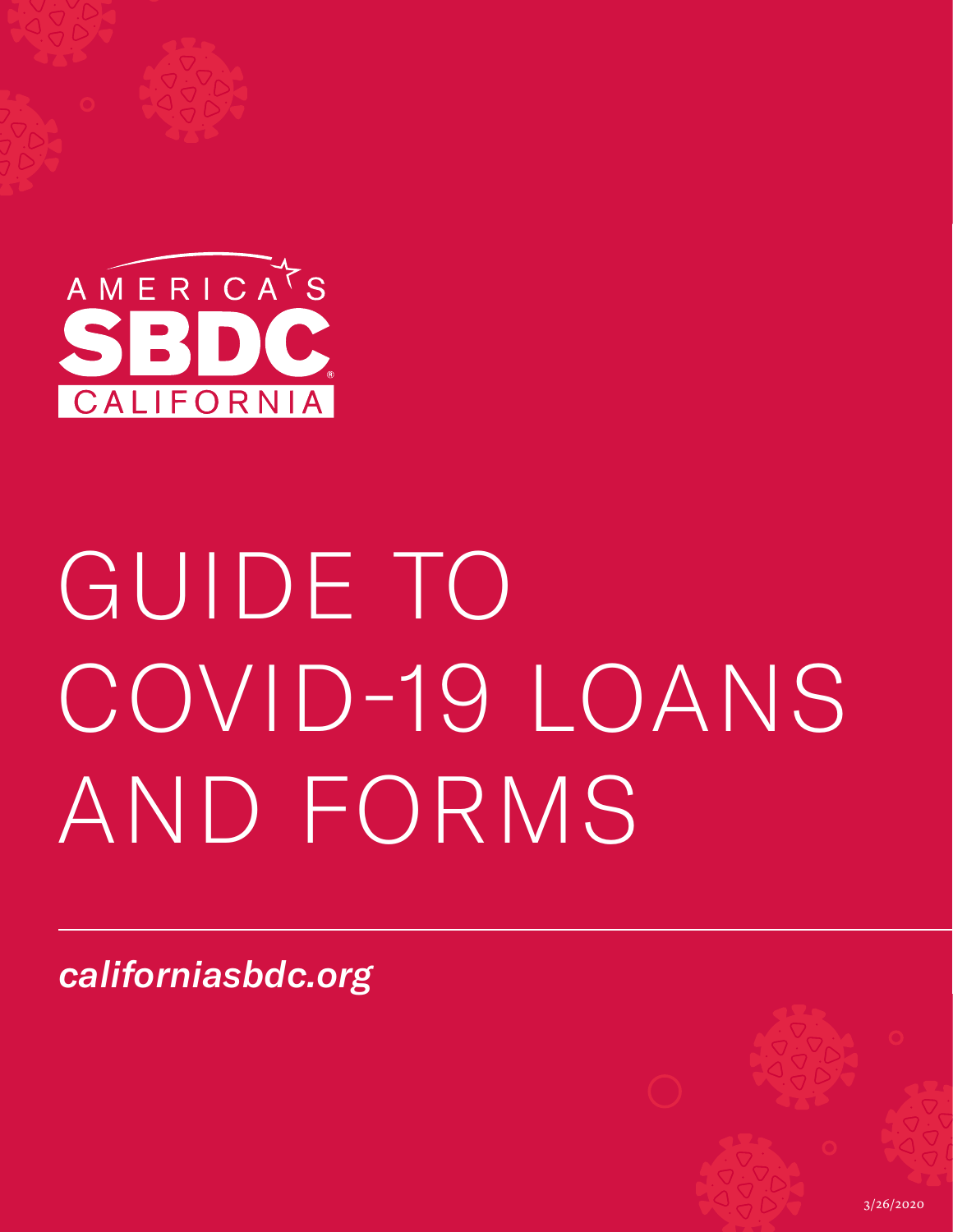

GUIDE TO COVID-19 LOANS AND FORMS *[californiasbdc.org](http://californiasbdc.org)*

### INDEX

- 1. Getting Started
- 2. What You Need
- 3. Find Your Local SBDC

### FORMS REFERENCED IN THIS DOCUMENT

[SBA FORM 5](https://www.norcalsbdc.org//sites/default/files/000cv19_Form5.pdf) [FORM 5 C](https://www.norcalsbdc.org/sites/default/files/000cv19_Form5C_soleprop.pdf) [SBA Form 4506-T](https://www.norcalsbdc.org//sites/default/files/000cv19_f4506t.pdf) [SBA Form 2202](https://www.norcalsbdc.org//sites/default/files/000cv19_ELA0-Liabilities.pdf) [SBA Form 413D](https://www.norcalsbdc.org//sites/default/files/000cv19_ELA0-Personal_Financial_Statement.pdf) [SBA form 1368](https://www.norcalsbdc.org//sites/default/files/000cv19_ELA0-PAL_for_EIDL_0.pdf) [SBA form P-019](https://www.norcalsbdc.org/sites/default/files/000cv19_EIDL_P-019_Add-Info.pdf)  *[Download all forms here.](https://www.norcalsbdc.org/sba-forms-northern-california-sbdc-network#)*

> *For a virtual walk-through for filling out forms, watch the [Coping with Covid](https://www.norcalsbdc.org/coping-covid-19-webinars-northern-california-sbdc-network) webinar series.*





Funded in part through a Grant with the Governor's Office of Business<br>and Economic Development. All opinions, conclusions, and/or<br>recommendations expressed herein are those of the author(s) and do<br>not necessarily reflect t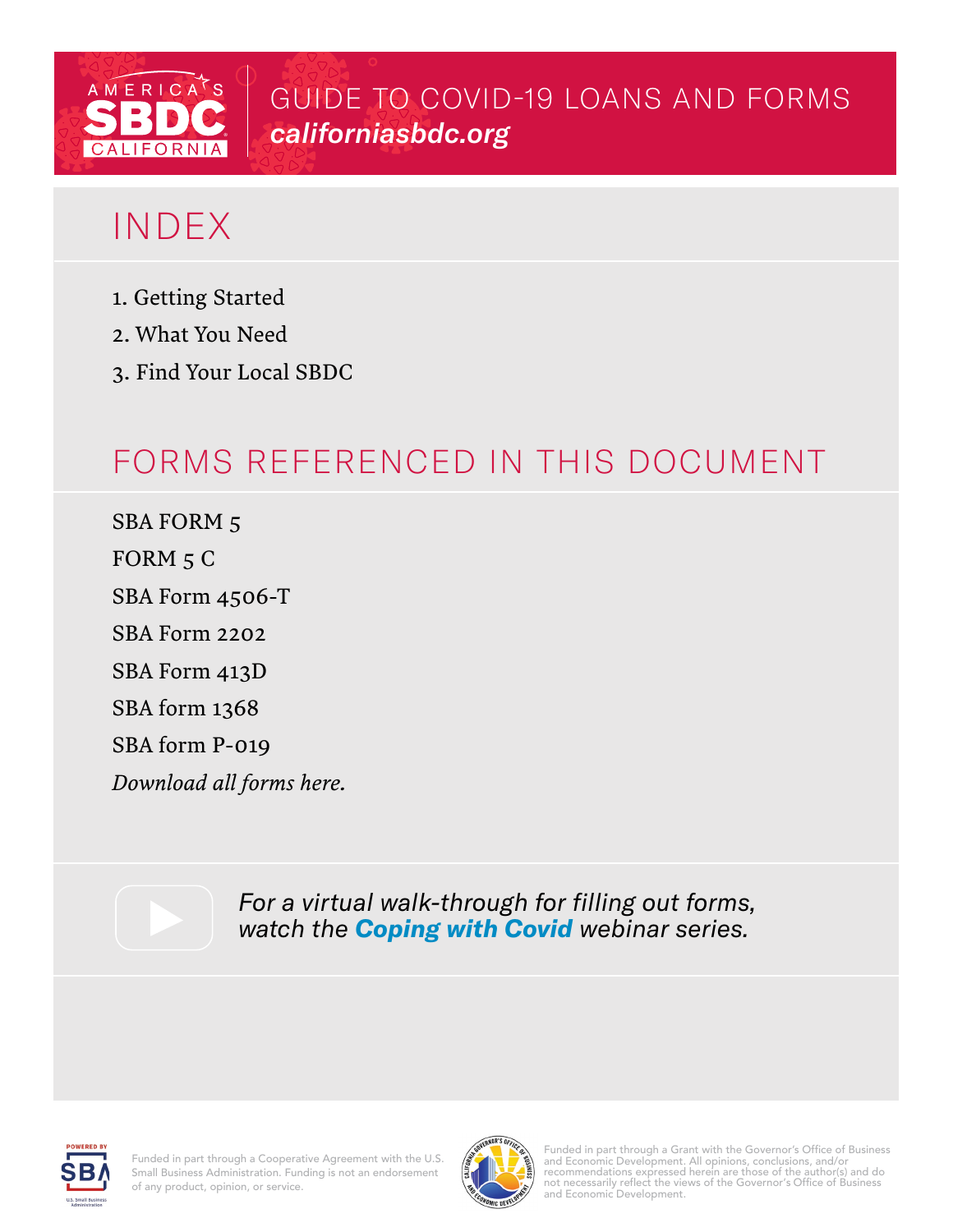

# GETTING STARTED

If you have suffered substantial economic injury and are one of the following types of businesses located in a declared disaster area, you may be eligible for an SBA Economic Injury Disaster Loan (EIDL):

- › Small Business or Sole Proprietorship
- › Small agricultural cooperative
- › Most private non-profit organizations

#### DIFFERENCES BETWEEN SBA LOANS

| STANDARD 7(A) BUSINESS LOAN                                                                                           | <b>SBA DISASTER EIDL COVID-19</b>                                                                                                                            |
|-----------------------------------------------------------------------------------------------------------------------|--------------------------------------------------------------------------------------------------------------------------------------------------------------|
| $>$ Loan issued through banks & CU                                                                                    | > Issued directly by SBA                                                                                                                                     |
| > Guarantee from 50% -85% issued<br>to lender                                                                         | > No loan guarantee                                                                                                                                          |
| $\frac{1}{2}$ \$5M minimum loan per<br>business borrower                                                              | $\frac{1}{2}$ \$2M maximum loan per business<br>» No lines of credit<br>$\rightarrow$ USE OF FUNDS: All operating expenses and<br>cost of goods for 6 months |
| » Lines of credit up to \$350M                                                                                        |                                                                                                                                                              |
| > USE OF FUNDS: Leasehold<br>improvements, buy inventory, furniture,<br>equipment, real estate, business acquisition, | <b>INTEREST RATE: 3.75% fixed</b><br>$\rightarrow$                                                                                                           |
| working capital                                                                                                       | $\rightarrow$ <b>TERM:</b> 30 years, no points, fees, or<br>prepayment penalty                                                                               |
| $\angle$ INTEREST RATE: Prime plus spread up<br>to $2.75%$                                                            | > No debt refinance allowed                                                                                                                                  |
| TERM: up to 10 years for equipment,<br>leasehold improvements and equipment. Up to<br>25 years for line of credit     | $\rightarrow$ 12 month deferral on initial payment                                                                                                           |
| > Debt refinance allowed                                                                                              |                                                                                                                                                              |
| $\rightarrow$ Payments begin and closing typically                                                                    |                                                                                                                                                              |
| > Must have no credit elsewhere<br>available                                                                          |                                                                                                                                                              |
| » 7(a) Credit elsewhere means not available                                                                           |                                                                                                                                                              |



guarantee

at a reasonable rate or term without the SBA

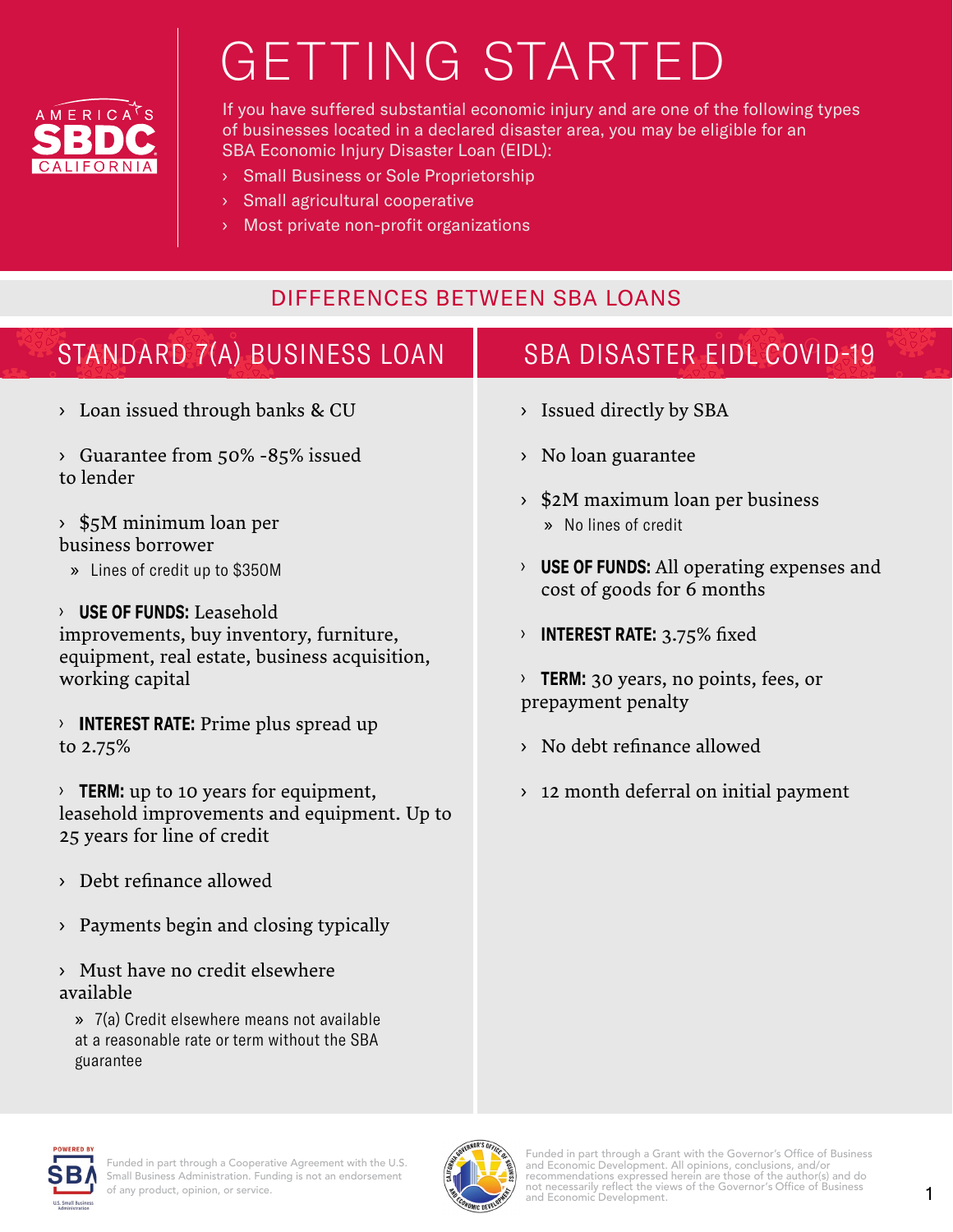## HOW TO SUBMIT

#### **SUBMITTING ONLINE**

> Set-up a username & password required at the SBA loan application program: *[disasterloan.sba.gov/ela](https://disasterloan.sba.gov/ela)*  **>> DUE TO HIGH TRAFFIC THE LOAN PORTALS HAVE BEEN INTERMITTENT.**

> You can use SBA's dropbox: *[disasterloan.sba.gov/apply-for](http://disasterloan.sba.gov/apply-for-disaster-loan/index.html)[disaster-loan/index.html](http://disasterloan.sba.gov/apply-for-disaster-loan/index.html)*

 $\infty$  SUBMITTING THROUGH FMAIL *[ela.doc@sba.gov](mailto:ela.doc%40sba.gov?subject=)*

**WHAT YOU AT SUBMITTING THROUGH FAX** 202-481-1505

#### FORMS YOU'LL NEED: YOU MAY NEED:

#### **>** *[SBA FORM 5](https://www.norcalsbdc.org//sites/default/files/000cv19_Form5.pdf)* **[ OR** *[FORM 5 C](https://www.norcalsbdc.org/sites/default/files/000cv19_Form5C_soleprop.pdf)* **for Sole Props ]**

Completed SBA loan application (SBA form 5). For sole proprietors/home-based businesses, fill out Form 5c.

#### **>** *[IRS form SBA 4506-T](https://www.norcalsbdc.org//sites/default/files/000cv19_f4506t.pdf)*

A M E R I C A<sup> T</sup> S

**AIIFORNIA** 

IRS Form 4506-T completed and signed by Applicant business. One for each principal owning 20% or more of the applicant business, each general partner or managing member and, for any owner who has more than a 50% ownership in an affiliate business (Affiliates include parent company, subsidiaries, and/or businesses with common ownership or management).

#### **>** *[SBA FORM 2202](https://www.norcalsbdc.org//sites/default/files/000cv19_ELA0-Liabilities.pdf)*

**Schedule of Liabilities (SBA form 2202)**

#### **>** *[SBA FORM 413D](https://www.norcalsbdc.org//sites/default/files/000cv19_ELA0-Personal_Financial_Statement.pdf)*

#### **Personal Financial Statement (SBA form 413D)**

Each principal owning 20% or more of the applicant business, each general partner or managing

*Receiving a loan is first come first serve. The more complete the application, the more efficient the process.*





#### $\mathbb{G}^6$  SUBMITTING THROUGH MAIL

An alternative to submitting online is to send in your finished application by mail. **>> IF YOU HAVE MULTIPLE BUSINESSES AT 100%, YOU CAN SUBMIT ONE ONLINE AND THEN MAIL-IN THE APPLICATION FOR YOUR OTHER BUSINESSES** 

#### **All forms are linked to this document and ready to print. Mail to:**

U.S. SMALL BUSINESS ADMINISTRATION PROCESSING AND DISBURSEMENT CENTER 14925 Kingsport Rd. Ft. Worth, TX 76155-2243

> If you do not have completed 2019 business tax returns, submit year-end profit and loss statement and balance sheet for 2019.

> Current 2020 year-to-date profit and loss statement

> Monthly Sales Figure (*[SBA form 1368](https://www.norcalsbdc.org//sites/default/files/000cv19_ELA0-PAL_for_EIDL_0.pdf)*)

> Supporting Information (*[SBA form P-019](https://www.norcalsbdc.org/sites/default/files/000cv19_EIDL_P-019_Add-Info.pdf)*)